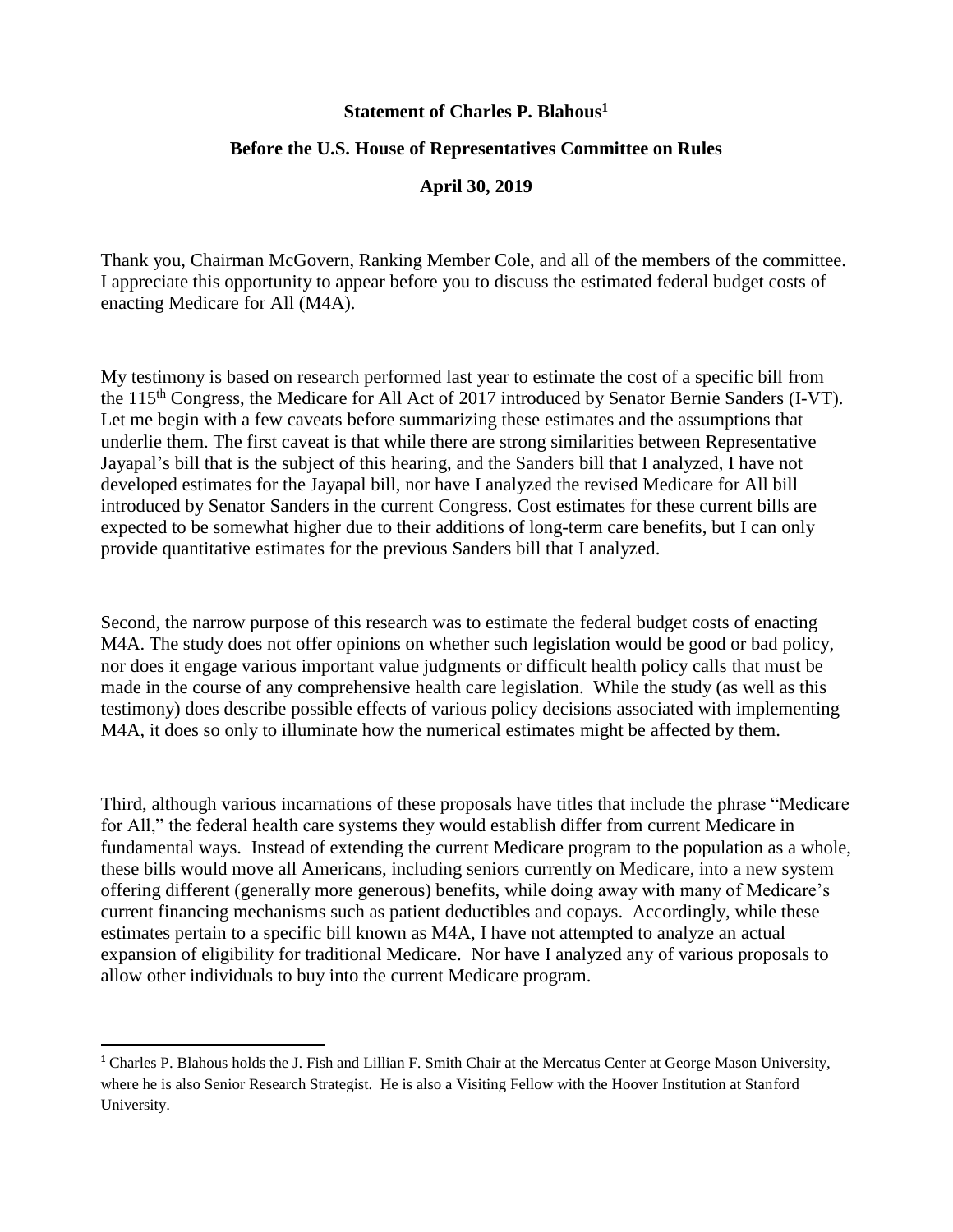## *Cost Estimates*

The additional federal costs of enacting the Medicare for All Act of 2017 would likely be somewhere within the range of \$32.6-\$38.8 trillion over its first ten years of full implementation, which at the time the study was conducted would be 2022-2031. The \$32.6 trillion projection was presented in the paper as a lower-bound estimate, representing an unlikely scenario in which the provisions of M4A that are intended to lower costs all produce the full amount of their potential savings, without regard for any accompanying adverse effects this might have on health care access, timeliness or quality. Alternatively, if after M4A's enactment, historical patterns of federal government behavior remained more consistent with past practice, the new federal costs would be closer to \$38.8 trillion over the first ten years.

Such enormous numbers are difficult to grasp, and these particular numbers also appear especially large because they extend out to 2031. To provide context, the study also translates them into a share of GDP. The \$32.6 trillion estimate equates to an addition to federal budget costs of roughly 10.7% of GDP in 2022, gradually increasing to 12.7% of GDP in 2031, and growing further afterward. If instead, new federal costs were \$38.8 trillion over ten years, federal obligations would be increased by 12.6% in 2022 and by 15.1% in 2031, also growing larger over subsequent time. We have no experience with enacting federal cost assumptions of this magnitude, which renders these numbers especially difficult for many to conceptualize. To illustrate the general size of the cost increase, the study notes that even under the lower-bound estimate of \$32.6 trillion, a doubling of all currently projected federal individual and corporate income taxes would be insufficient to finance the added federal costs of enacting M4A.

| <b>Scenario</b>        | <b>New Federal Costs,</b> | <b>New Federal Costs,</b> | <b>New Federal Costs,</b> |
|------------------------|---------------------------|---------------------------|---------------------------|
|                        | $2022 - 31$ (\$T)         | 2022 (% of GDP)           | $2031$ (% of GDP)         |
| Lower-bound estimate   | \$32.6T                   | 10.7%                     | 12.7%                     |
| Estimate assuming      | \$38.8 T                  | 12.6%                     | 15.1%                     |
| continuity in provider |                           |                           |                           |
| $+$ drug payments      |                           |                           |                           |

Table 1: Projected Federal Cost Increases under M4A

It is especially important to understand that these estimates do not reflect the total federal costs of M4A, but rather just its addition to federal costs above and beyond currently projected federal health care outlays and tax subsidies, which include Medicare, Medicaid, the tax subsidy for employer-sponsored health insurance, Affordable Care Act exchange subsidies, and other health programs. The total projected federal costs under M4A would be substantially higher than the net cost increases shown in Table 1, with federal obligations for M4A being somewhere within the range of \$54.6 trillion and \$60.7 trillion over the first ten years. Under the lower-bound estimate, federal spending on M4A alone would be 20.8% of GDP by 2031. 20.8% of GDP also equals the total amount of all current federal spending projected for 2019 by the Congressional Budget Office. Further, these figures do not account for all national health-related spending under the M4A bill, as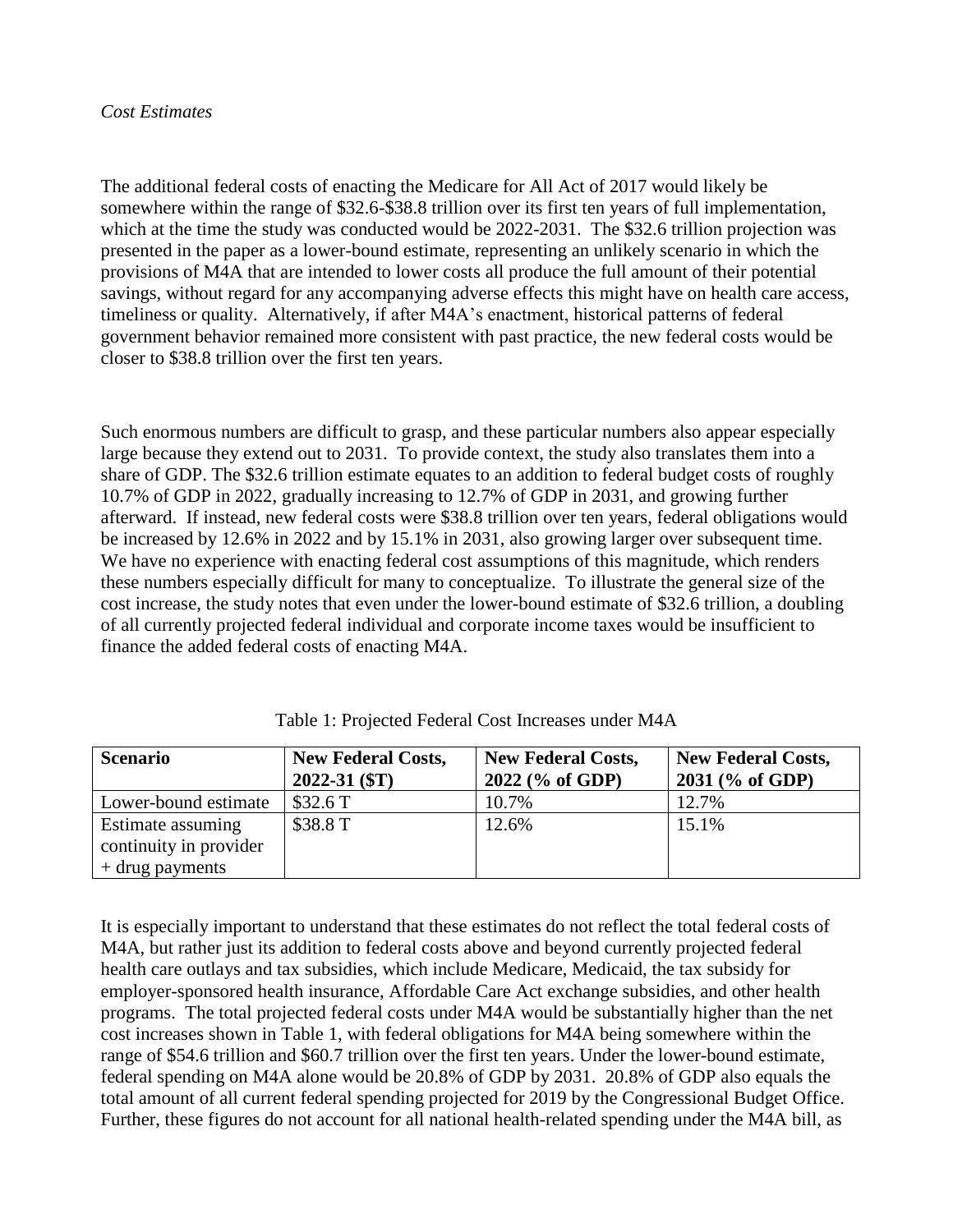for example they exclude long-term care spending that would remain the responsibilities of individuals and state governments.

#### *Factors Affecting the Cost Estimates*

The vast majority of new federal costs under M4A would result from the federal government's assuming responsibility for most national health spending currently financed by other entities, including private insurance, state and local governments, and individuals. By itself, and before considering possible offsetting savings, M4A's expansion of coverage while shifting from privately-financed to federally-financed insurance would not only cause federal budget obligations to increase, but national health expenditures as well. This is partially because of increased expenditures on health services for the currently uninsured, and partially because of M4A's coverage of some services not now covered by traditional Medicare, such as dental, vision and hearing benefits. Additional expenditure increases would also occur because M4A would offer complete first-dollar coverage of all individuals' health services, unlike traditional Medicare and most current private insurance. It is well established in the economics literature that the more of an individual's health services that are covered by insurance, the more they tend to consume, irrespective of the services' efficacy or value. M4A's first-dollar coverage of health services would therefore fuel substantial additional demand. As the study explains in greater detail:

"Finally, the plan's requirement that "no cost-sharing, including deductibles, coinsurance, copayments, or similar charges, be imposed on an individual" would also significantly increase healthcare utilization. As a general rule, the greater the percentage of an individual's healthcare that is paid by insurance (i.e., the insurance's actuarial value, or AV), the more healthcare services an individual tends to buy. There is an extensive literature devoted to estimating how much individuals increase their use of healthcare as the AV of their insurance increases—which, in the case of M4A, would be to an AV of essentially 100 percent. Providing this first-dollar coverage is estimated to induce 11 percent additional demand for those currently covered by private insurance and 16 percent for those now in traditional Medicare without supplemental coverage."

The M4A bill seeks to offset these additional costs through various means. One is through the replacement of private health insurance by a federally-administered system that sponsors intend to have lower administrative costs. The study makes an aggressive assumption that over half of the administrative costs currently borne by private insurance would be eliminated. These assumed administrative cost savings would offset roughly 4% of the additional federal costs arising from the federal government's becoming the financier of nearly all US health care. For another comparison, these assumed administrative cost savings would offset roughly 28% of the additional national health spending expected to arise from increased health service demand under M4A. In other words, health insurance administrative costs would be lowered, but this would offset only a fraction of the additional national health expenditures projected as a result of M4A's expanded and enhanced coverage.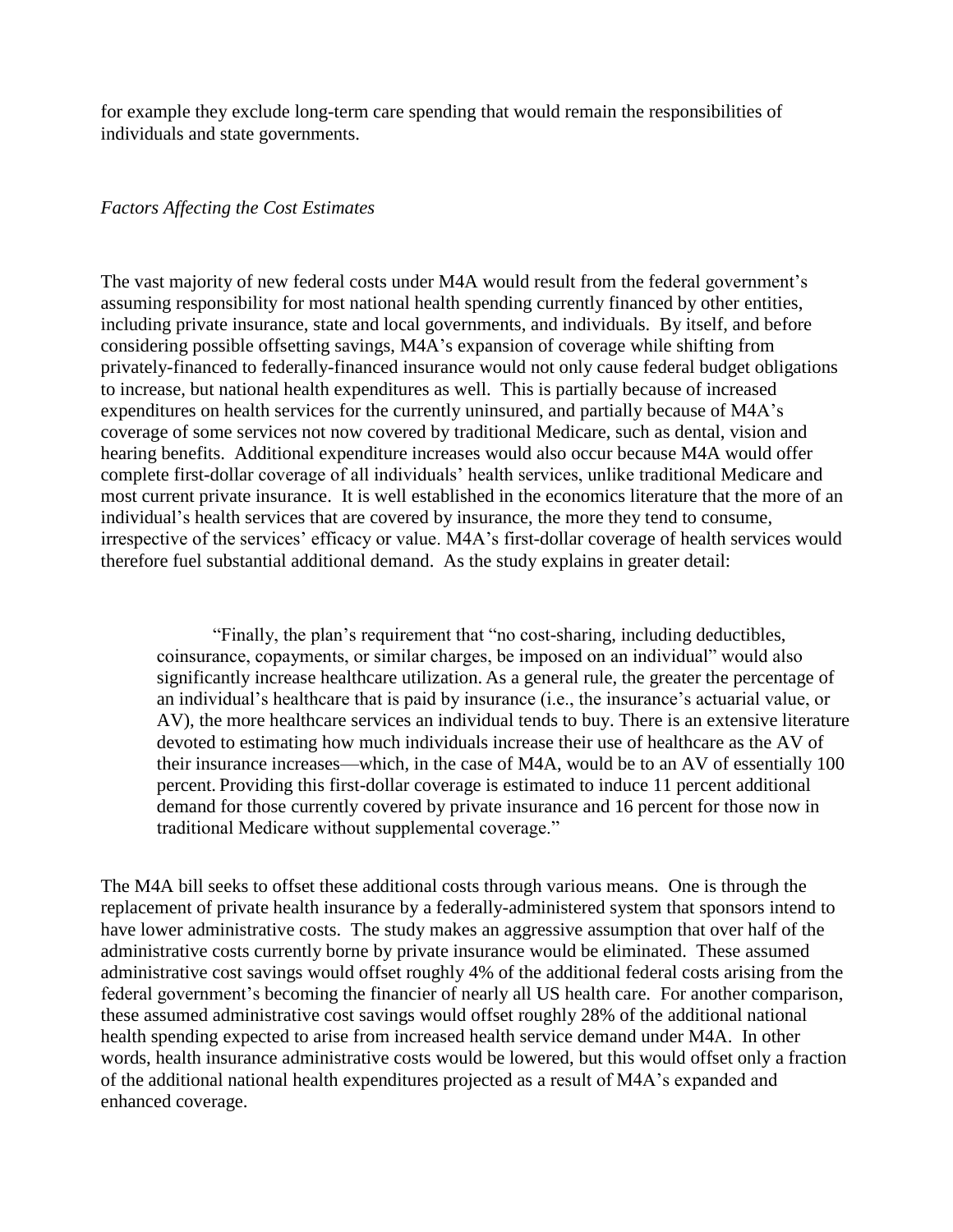Another means by which M4A would attempt to contain costs is by having the Secretary of Health and Human Services negotiate drug prices with a particular emphasis on replacing brand-name medications with less expensive generics. To understand the cost projections, it is important to distinguish between potential savings and likely savings. There are hard limits on the potential savings that can arise from such a provision because prescription drugs account for just 10 percent of total national health expenditures, and generics already make up 85 percent of all prescription drugs sold. Nevertheless, the lower-bound estimates employ aggressive assumptions for prescription drug cost savings, specifically an immediate 12 percent reduction in prescription drug expenditures, without attempting to model potential adverse effects of this reduction on the pharmaceutical industry or the pace of innovation.

History provides reason for skepticism that this level of savings would actually be achieved. Historically the federal government has tended to prioritize health benefits for those dependent on federal programs over the interests of taxpayers in restraining cost growth. Though it is theoretically possible that under M4A the federal government would switch its emphasis from allowing patients full access to the fruits of pharmaceutical and other health care innovation, to protecting the interests of taxpayers through cost containment, the political economy incentives under M4A make this unlikely. Under M4A, the lack of deductibles, copayments and cost-sharing would largely eliminate consumer (and thus voter) sensitivity to health care prices, including drug prices. Dramatic drug price savings under M4A should therefore be considered an aspirational goal rather than the basis for an intermediate cost projection. This is one of multiple reasons why actual costs under M4A would likely exceed the study's lower-bound projection scenario.

The most significant variable affecting M4A cost projections is that of provider payment rates. The study's lower-bound projection assumes that all provider payment rates would immediately be set to Medicare rates, which are roughly 40% lower than private insurance rates over the time window in the study, with the exact percentage reduction varying by year and by type of provider. Other studies performed before the introduction of the Sanders bill assumed that higher payment rates than this would be required, because Medicare payment rates are substantially below providers' reported costs of providing services. The CMS Medicare actuary, for example, projected at the time of the study that 80% of hospitals would experience negative margins in 2019 when treating Medicare patients, a situation M4A would extend to the population as a whole. See Figures 1 and 2, reproduced from a memorandum from the CMS Medicare actuary's office.<sup>2</sup>

 $\overline{a}$ 

<sup>&</sup>lt;sup>2</sup> The figures shown here are reproduced from CMS Office of the Actuary, "Projected Medicare Expenditures under an Illustrative Scenario with Alternative Payment Updates to Medicare Providers," [https://www.cms.gov/Research-](https://www.cms.gov/Research-Statistics-Data-and-Systems/Statistics-Trends-and-Reports/ReportsTrustFunds/Downloads/2018TRAlternativeScenario.pdf)[Statistics-Data-and-Systems/Statistics-Trends-and-](https://www.cms.gov/Research-Statistics-Data-and-Systems/Statistics-Trends-and-Reports/ReportsTrustFunds/Downloads/2018TRAlternativeScenario.pdf)

[Reports/ReportsTrustFunds/Downloads/2018TRAlternativeScenario.pdf.](https://www.cms.gov/Research-Statistics-Data-and-Systems/Statistics-Trends-and-Reports/ReportsTrustFunds/Downloads/2018TRAlternativeScenario.pdf) These figures from the 2018 memorandum were chosen for inclusion here because they illustrate data cited in the study. CMS has recently published a 2019 update of these figures that is broadly similar.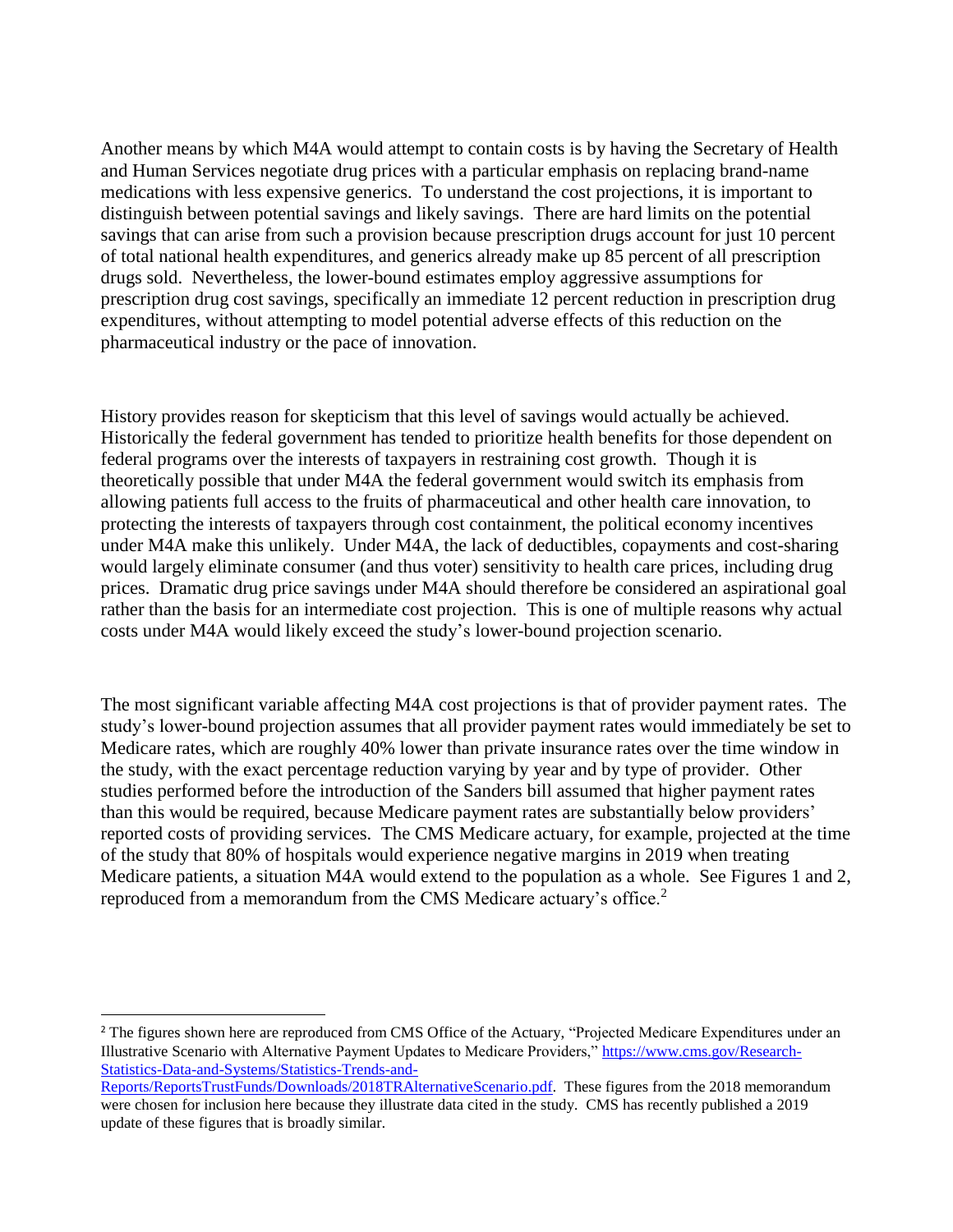

Figure 1: CMS Medicare Actuary Comparisons of Hospital Payment Rates

Figure 2: CMS Medicare Actuary Comparisons of Physician Payment Rates



Figure 2. Illustrative comparison of relative Medicare, Medicaid, and private health insurance prices for physician services under current law

We do not know how providers would respond to payment reductions of this magnitude for treatments now covered by private insurance, concurrent with a simultaneous increase in patient demand for health services under M4A. It is likely that there would be some disruptions in the availability, timeliness and quality of health care services, but no one can say what they would be. The study does not attempt to model the extent to which the supply of health care services may be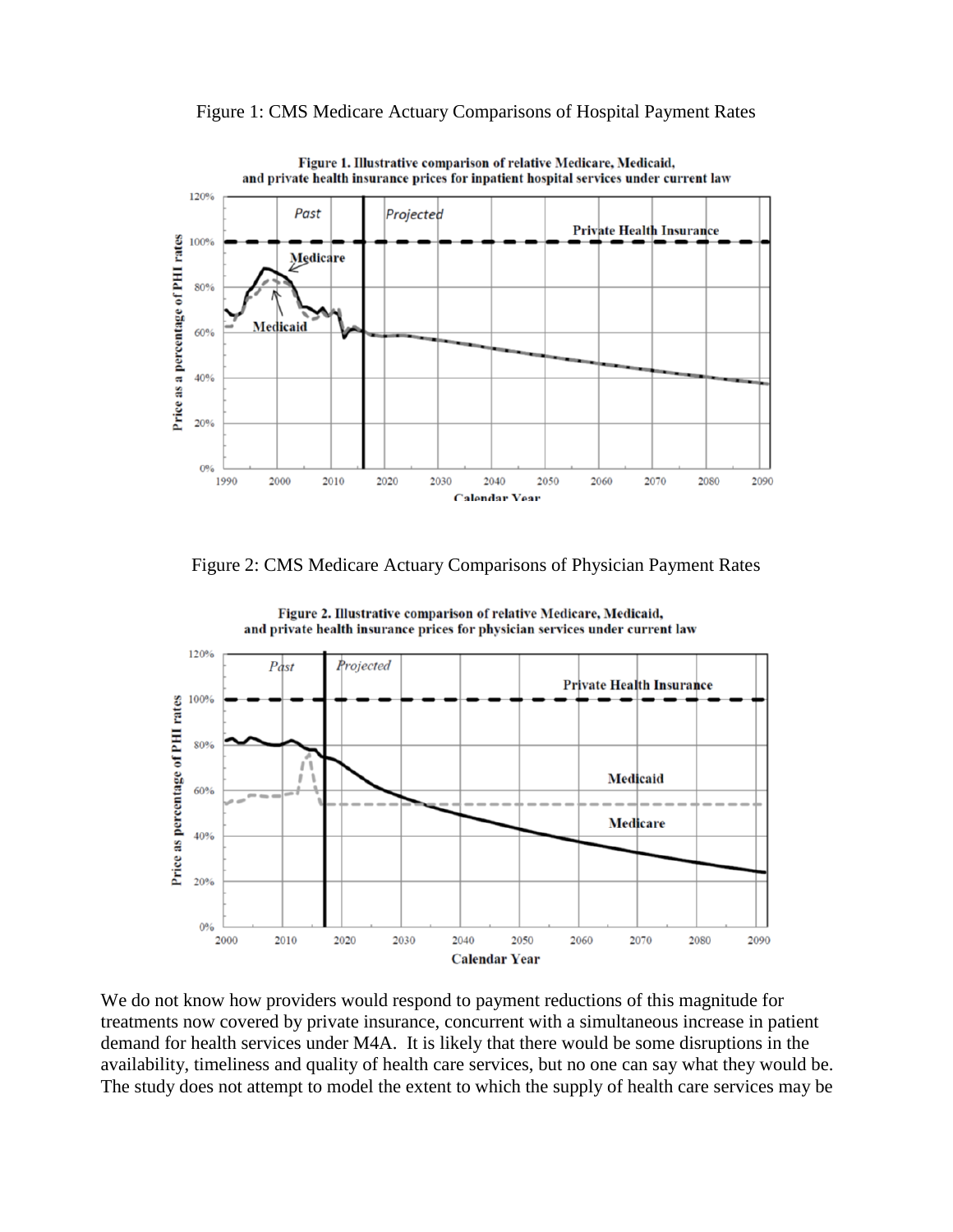insufficient to meet expanded demand under M4A. In a scenario of insufficient supply, the amount of services would be lower than projected, but prices per service would increase.

For the purpose of producing accurate cost estimates, the relevant question is whether Medicare payment rates or higher payment rates are more likely to be implemented. The study's lower-bound estimates assume the universal application of Medicare payment rates as indicated in the Sanders bill. It should be noted, however, that lawmakers have repeatedly balked at applying payment reductions that are far smaller, less sudden, and applicable to a lesser number of payments, than is called for in the Sanders bill. For example, lawmakers began annual overrides of the Medicare physician payment Sustainable Growth Rate formula when the pending cuts were only 4-5% and pertained only to Medicare treatments. By contrast, hospital payment cuts under M4A would start at over 40% and apply to the larger number of treatments now covered by private insurance. The study does not attempt to predict what would happen in legislative practice; it simply quantifies the magnitude of the provider payment cuts called for under the M4A bill, as well as how the overall cost estimates would change in a (possibly more likely) scenario in which they are not applied.

Table 2 summarizes how the M4A cost estimates are affected by these various assumptions.

| <b>Scenario</b>                                | Additional Federal Costs, 2022-2031 (\$T) |  |
|------------------------------------------------|-------------------------------------------|--|
| $=$ Added federal costs from coverage increase | $=$ \$40.368 T                            |  |
| - Administrative cost savings                  | $-$ \$1.572 T                             |  |
| $=$ Estimate assuming administrative savings   | $= $38.797$ T                             |  |
| - Potential drug cost savings                  | $-$ \$0.846 T                             |  |
| $=$ Estimate assuming drug and admin. savings  | $= $37.950$ T                             |  |
| - Lowering provider payments to Medicare rates | $-$ \$5.307 T                             |  |
| $=$ Lower-bound estimate                       | $= $32.644$ T                             |  |

Table 2: Effect of Various Assumptions upon M4A Cost Projections

# *Other Perspectives on Estimated Costs*

An occasional question about such estimates is whether they reflect a particular policy viewpoint or instead reflect broader agreement among experts as to the likely costs of M4A. The answer is that cost estimates produced by experts from a wide range of policy perspectives and institutional affiliations arrive at roughly the same place, after adjusting for different years estimated, as well as assumptions regarding provider payment rates, drug prices, and whether long-term services and supports (LTSS) are included. The following table translates my estimates into what they would have been for M4A's implementation during 2017-2026, as assumed in studies published by the Urban Institute, the Center for Health and Economy, and Emory University professor Ken Thorpe.